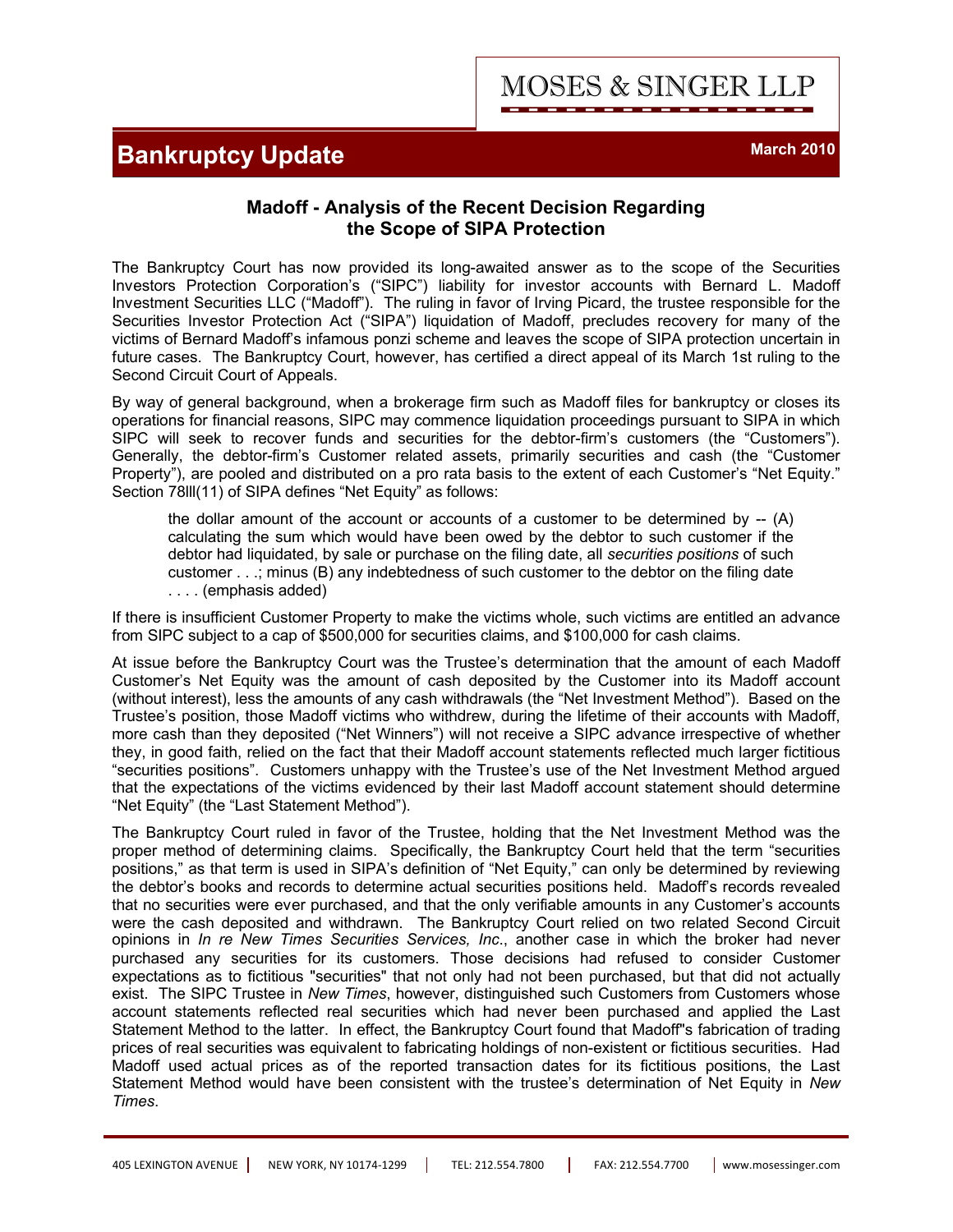As a precursor of what is yet to come, the Bankruptcy Court further held that the Net Investment Method is consistent with the Trustee's ability to recover from Customers who are Net Winners transfers made in furtherance of a ponzi scheme, while use of the Last Statement Method would authorize SIPC advances to Net Winners that theoretically would be recoverable as fraudulent transfers. The Bankruptcy Court also cited "equity and practicality" as supporting the Net Investment Method. The Court concluded that, if it adopted the Last Statement Method, it would be possible for Net Winners to recoup a greater recovery at the expense of Net Losers.

There is support in the legislative history of SIPA for the protection of investors' legitimate expectations based on account statements irrespective of whether such expectations are based on securities that were never actually purchased. The objecting Customers relied on that legislative history and the very same Second Circuit decisions in *New Times* cited by the Bankruptcy Court (and the Trustee and SIPC) for their position that Madoff's account statements are the records that must be used to compute Net Equity. As a result, the Second Circuit will be tasked with determining whether its prior rulings turned on the unreliability of the account statements or on the impossibility of determining the market value on the petition date of fictional securities, an impossibility not present where the account statements reflect real securities at fictional prices.

Moreover, the Bankruptcy Court's determination that "equity" favored the Net Investment Method, may be subject to debate. Because there is such limited Customer Property, as compared to total claims, most of Madoff's Customer's recoveries will be limited to funds provided by SIPC. Thus, denying the Net Winners' claims will not create any meaningful recovery for the Net Losers. Denial will instead benefit SIPC by substantially reducing the amount of money SIPC would otherwise have to distribute from its reserve. In addition, the Second Circuit may be asked to reconsider whether an interest or cost of funds component is appropriate in the Net Equity calculation, since the Bankruptcy Court rejected the S.E.C.'s suggestion to include one without explanation.

Customers should be mindful that the Bankruptcy Court's decision is silent as to how the Net Investment Method would be applied to Customers that hold accounts in different capacities. It is, thus, critical that the so-called "Net Winners" carefully review their Madoff account statements because (assuming they timely filed multiple SIPC claims) they may still be entitled to some recovery from SIPC, notwithstanding that their aggregate withdrawals exceed their aggregate deposits.

The subject not touched upon in the Bankruptcy Court's decision, which may be considered by the Second Circuit, is how this interpretation of the law comports with both the purpose of SIPA to provide protection that will increase investor confidence in securities firms and the unfairness that the existence of SIPA protection, at least at the early stages, may have facilitated Madoff's fraud. While Madoff's account records were entirely fictitious, most of its Customers did not know that. From their perspective, it is immaterial whether they lost the value of their accounts due to Madoff's fraud or from mismanagement of a legitimate securities business. It seems odd to shift the fraud risk (by limiting coverage) from the agency whose stated purpose is to protect the Customers' expectations to the actual Customers who Congress intended to induce to rely on the SIPC imprimatur in making their investments. Can SIPA serve its purpose if Customers are subject to such risk? Is it fair to Customers to allow SIPC to disclaim liability after the perpetrator of a ponzi scheme has utilized its SIPC membership to lull customers into trusting it? Finally, who is in a better position to detect this type of fraud, individual Customers or the agency created for the purpose of securing investor confidence in the securities markets and protecting such investors from the financial collapse of its members?

In light of the foregoing decision, the limited amount of SIPC insurance in any case and the potential for even greater uninsured Customer losses if a broker-dealer engages in fraud, investors cannot afford to be complacent about the manner in which their investments are held and structured, and the risks associated with such investments. It is important for investors to consult their counsel and investment professionals about the available steps that can be taken to mitigate these risks.

If you have questions regarding this Update, please contact **[Alan Kolod](http://www.mosessinger.com/personnel/akolod/)** at 212.554.7866/ akolod@mosessinger.com, **[Alan E. Gamza](http://www.mosessinger.com/personnel/agamza/)** at 212.554.7878/agamza@mosessinger.com, **Allan Grauberd** [at 212.554.7883/agrauberd@mosessinger.com](http://www.mosessinger.com/personnel/agrauberd/) or **[Declan M. Butvick](http://www.mosessinger.com/personnel/dbutvick/)** at 212.554.7898/ dbutvick@mosessinger.com.